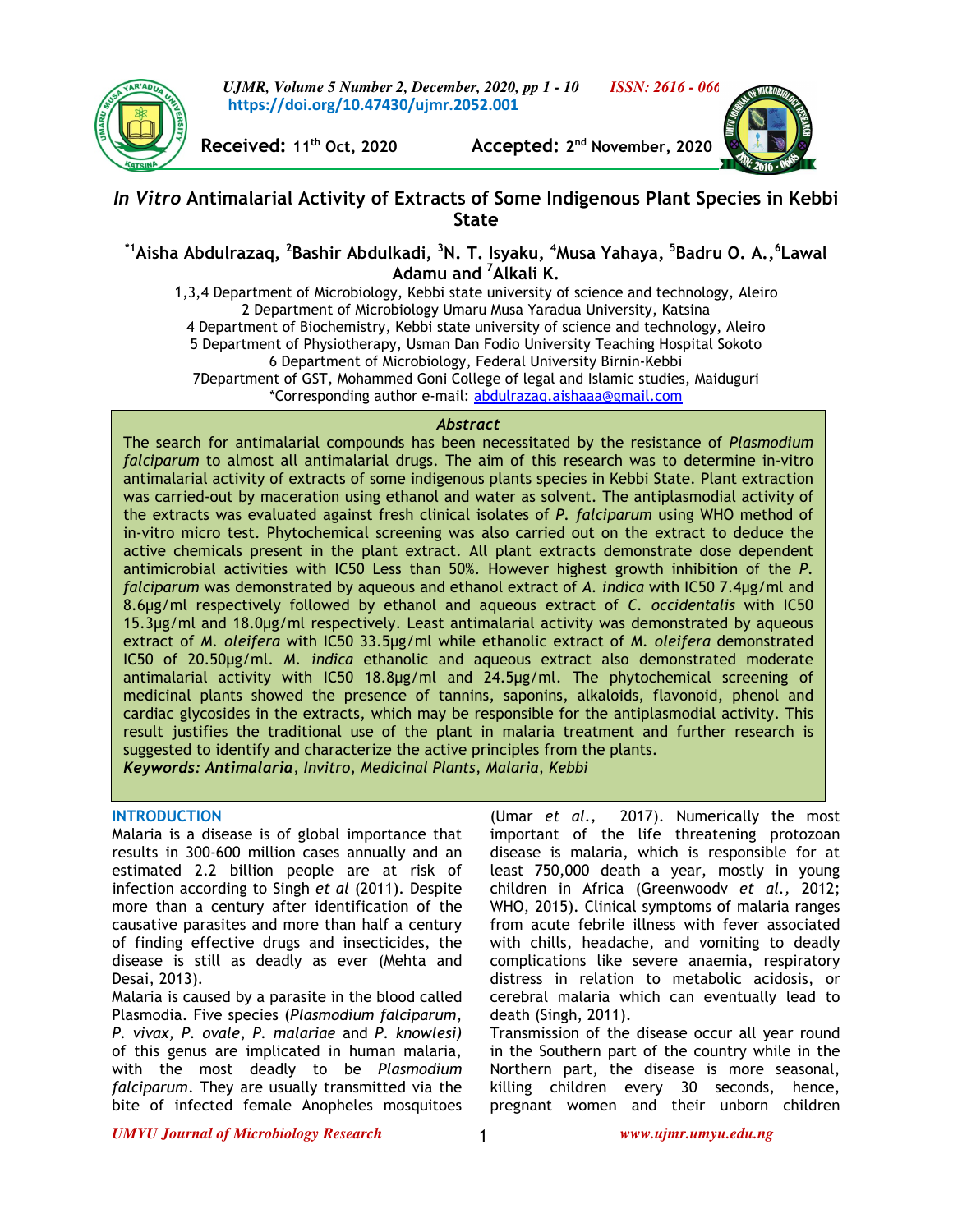#### *UJMR, Volume 5 Number 2, December, 2020, pp 1 - 10 ISSN: 2616 - 0668*

become vulnerable to malaria which serves as the major cause of maternal anemia, low birth weight and increase in child mortality (Liadi *et al.,* 2016). Over half of the world's population is at risk from catching malaria. Malaria is currently endemic in 109 countries in four continents and of the 500 million cases of malaria estimated to occur annually, approximately one million result in death. Most of the fatalities are in children under the age of five years old and pregnant women(Lamb, 2012).Africa accounts for 91% of all malaria deaths and, with an estimated 57.5 million cases and 225,000 deaths per year. Nigeria accounts for 27% of the total African malaria burden (WHO, 2017). There are estimated 100 million cases of malaria with over 300,000 deaths and 50% of the population has at least one episode of malaria every year (FMOH, 2015). Within Nigeria, malaria is a major cause of illness, death, and poverty, and a significant drain on the economy and wellbeing of the nation. It is estimated that 50% of Nigeria's adult population will have at least one episode of malaria each year and children under five will have 2–4 attacks annually (Oladepo *et al.,* 2019).The nation loses over 132 billion naira annually in form of treatment costs, prevention, loss of man-hours etc. (FMOH, 2015; Uzochukwu and Emma-ukaegbu, 2010). Children under five and pregnant women are most at risk for malariarelated morbidity and mortality, with 11% of maternal and 20% of under-five deaths attributed to malaria (NMEP, 2016). Poorer and more rural populations are also at greater risk, with malaria prevalence higher among the lowest wealth quintile and among rural populations (Oladepo *et al.,* 2019).

# **MATERIALS AND METHODS**

#### **Ethical Consideration**

The study was approved by Kebbi State Ministry of Health with ethical letter reference MOH/KSREC/VOL.I/56.

#### **Plant identification**

The plant sample was collected fresh from various communities in the study area with the help of informants who participated in the survey carried out and authenticated by Plant Taxonomist at Herbarium of Kebbi State University of Science and Technology, Aleiro where voucher numbers were obtained.

# **Plant Sample Collection**

Most frequently mentioned plants from survey result were selected to determine the antimalarial potentials of the plant extract. Selected plants are: *Cassia occedentalis,* 

*Azadirachta indica, Moringa oleifera and Magnifera indica.* The plant sample already collected and identified in Herbarium Unit was used.

# **Extraction**

Fresh leafs of the selected plant was obtained. The leaves were washed and air dried at room temperature. The extraction was performed by maceration process. This involved soaking 100g of the crude powder of the plant in each of 1000mls of aqueous and ethanol, covered with intermittent shaking for 72 hours. The resultant extract was filtered using muslin cloth and number one Whatman filter paper. The extract was concentrated using pressured controlled rotary evaporator at  $40^{\circ}$ C. The percentage yield of all the crude extracts were determined as percentage of weight (g) of the extract to the original weight (g) of the dried sample used(Umar *et al.,* 2017).

# **Phytochemical Test**

Phytochemical screening was carried out on the extract to detect the presence of tannins, saponins, alkaloids, flavonoid, phenol and cardiac glycosides in the plant extract. These tests were carried out using standard procedures to as described by Sofowora(1993) and Trease and Evans (1989).

#### **Tests for Tannins**

0.5ml of the extract was put in a test tube and a few drops of 0.1% ferric chloride were added and the mixture was observed for brownish green or blue black colouration.

# **Test for Alkaloids**

0.5ml of the extract was stirred in 5ml of 1% HCl on a steam bath for 5 minutes. The mixture was filtered using Whatman's filter. To the filtrate, 2- 4 drops of Dragendoff's reagent was added to 1ml of the filtrate. An orange colouration indicated the presence of alkaloids.

#### **Test for Flavonoids**

1ml of the extract was heated with 10ml of ethyl acetate over a steam bath for 3 minutes. The mixture was filtered and 4ml of the filtrate was shaken with 1ml of the dilute ammonia solution. A yellow colouration indicated the presence of flavonoids.

# **Test for Cardiac Glycosides (Keller-Killani test).**

0.5ml of the extract was treated with 2ml of glacial acetic acid containing one drop of ferric chloride solution. It was under laid with 1ml of concentrated  $H_2SO_4$ . A brown ring at the interface indicated deoxysugar characteristics of cardenolides. A violet ring may appear below the brown ring, while in the acetate acid layer, a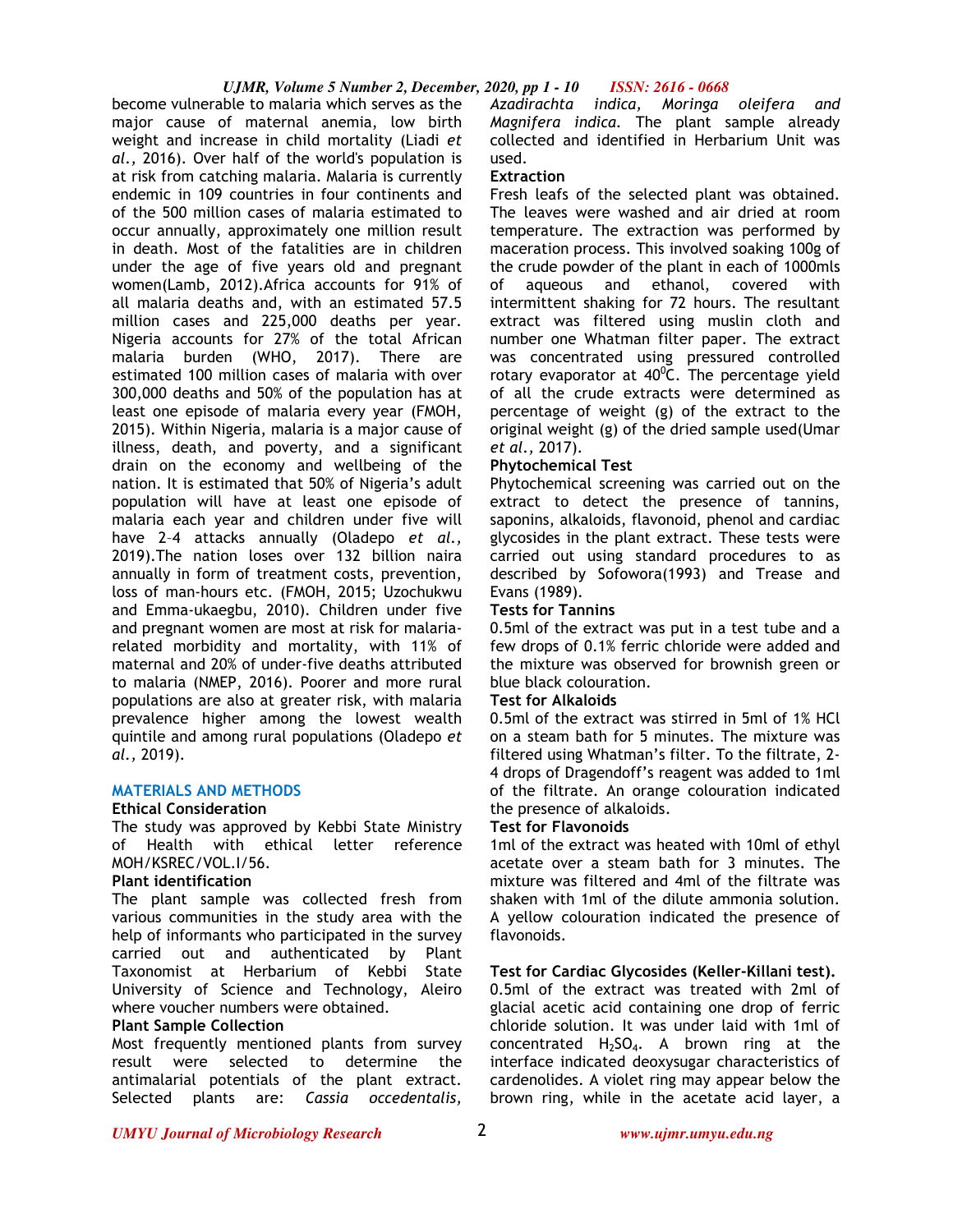greenish ring may form just gradually throughout thin layer. **Test for Saponin** 

10ml of distilled water was added to 0.5ml of each extract in a test tube. It was shaken vigorously for 2 minutes. The presence of fronting or bubbling indicated the presence of saponin.

# **Test for Phenol**

A small amount of the extract was taken with 1 mL of water in a test tube and 1 to 2 drops of Iron III chloride (FeCl<sub>3</sub>) was added. A blue, green, red or purple color is a positive test

#### **Antimalarial Assay**

#### **Preparation of Culture Medium for Cultivation of** *Plasmodium falciparum*

The cultivation of the plasmodium parasite was carried out using the technic described by Trager and Jensen (1976) in which one packet of Rosewell Memorial Park Institute (RPMI) 1640 medium (containing 25 mM of HEPES buffer, glucose) was dissolved in 960 ml of double distilled water into which 40 µg/ml of gentamycin sulfate (1.2 ml of Gentamycin/L) was added. This solution was passed through a Millipore filter of 0.22 µm porosity and store at 4°C as 96 ml aliquots in glass media bottle. Exactly 4.2 ml of 5 % sodium bicarbonate (5gms of sodium bicarbonate dissolved in 100 ml double distilled water and filtered through a Millipore filter of 0.22  $\mu$ m porosity and store at 4°C) was added to 96 ml of stock RPMI 1640 media (Incomplete media).

O+ blood was collected in centrifuge tube without anticoagulant and kept at 4°C. It was centrifuged at 10000 x g for 20 min at 4°C next day. Serum collected was separated aseptically and kept in aliquots. The serum was inactivated by keeping using water bath at 56°C for half an hour. Normal inactivated O+ human serum (10 ml) was added to 90 ml of incomplete media to make complete malaria media(CMM).

# **In-vitro Cultivation of** *P.falciparum*

Suspension of (50 % hematocrit) un-infected cells with CMM (with 15 % serum) was prepared. Appropriate amount of uninfected cells was added to an initial 0.75 % of parasitaemia and diluted with CMM to get 0.5 % cell suspension (5 % hematocrit). The culture was kept in a candle jar in an atmosphere of  $CO<sub>2</sub>$  at 37°C for 48 hours. After every 48 hours the media was removed using a sterile Pasteur pipette without disturbing the cells that settled down. Then the cells mixed without frothing and a drop of blood was placed on the slide to make a thin film. The prepared thin film was stained and examined for parasitaemia.

# **In-vitro Anti-plasmodial Activity of the Plant Extracts**

The assay was performed in triplicate in a 96-well microtiter plate, according to WHO method [in vitro micro test (Mark III)] by assessing the inhibition of schizont maturation (WHO, 2001). RPMI 1640 (Sigma Company, USA) was incorporated. Dilution was prepared from the crude plant extract at concentrations 100, 50, 25, 12.5, 6.25, 3.13µg/ml with DMSO and use to pre-dose the micro-titer plate. Negative control treated with solvent and positive control (Chloroquine phosphate) was added to each set of experiments. Two hundred microliters from blood mixture with media was added to each well in plate and incubated in CO2 condition at  $37^{\circ}$ C for 30 –40 hours. The contents of the wells were harvested smear on slides and stained for 30 min in a 2% Giemsa solution at pH 7.2, after which the developed schizonts with three or more nuclei per 200 asexual parasites were counted in triplicate. The control and the test wells were compared for the determination of the percentage inhibition. The inhibitions of parasite growth in the drug treated groups were calculated as follows:

#### **Percentage inhibition** =

100 - Number of schizonts in test well X 100

Number of schizonts in control wells

# **Statistical analysis**

The anti-plasmodial activities of the extracts were expressed by the concentrations of the drug that inhibited 50% parasites (IC50) relative to the negative control. These IC50 values were calculated by plotting the inhibition (%) against the logarithm to the base 10 of the concentrations of the extracts (log10 concentration) using regression equation  $(y =$  $aln(x) - c$ ) where  $y =$  percentage inhibition,  $Lnx =$ anti-log of concentration of extract,  $a=$  slope,  $c=$ constant. ANOVA test was used to compare means of plant extracts with p-value ≤0.05 considered significant.

# **RESULTS**

# **Antimalarial Activity**

The results of the antimalarial activity of *Azadirachta indica, Cassia occidentalis, Moringa Oleifera* and *Mangifera indica* on the schizonts growth of *P. falciparum* are presented in Table 1. All plant extracts demonstrated varying antimalarial activity with different parasite count and percentage inhibition as compared with the positive and negative controls.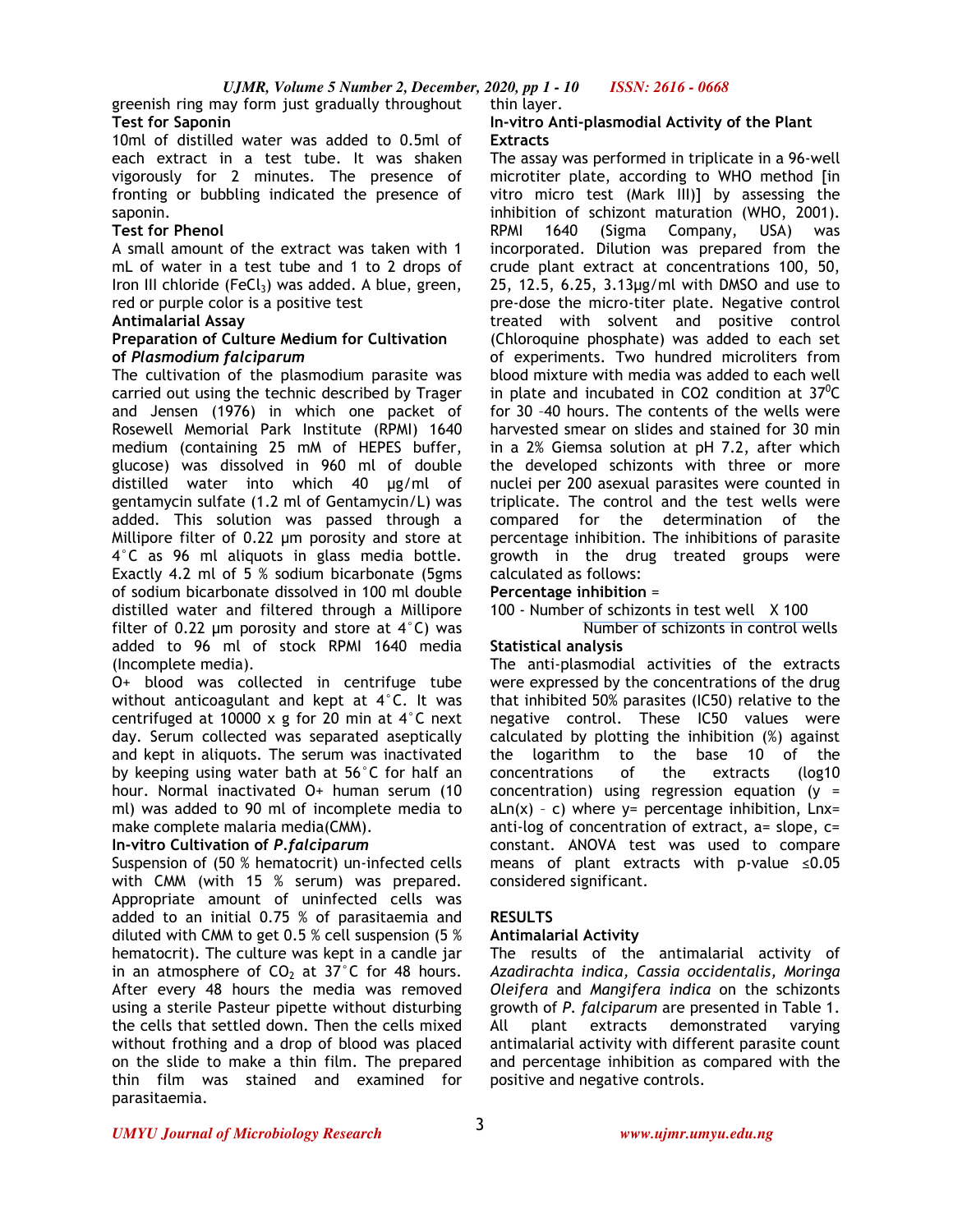The highest level of parasite inhibition was observed with *Azadirachta indica and Cassia occidentalis. Azadirachta indica* inhibited 100% both aqueous and ethanolic extract with 100µg/ml*. Cassia occidentalis* inhibited 99% ethanolic extract and 98% aqueous extracts with 100µg/ml. *Mangifera indica* Ethanol and Aqueous extract inhibited the growth of *P. falciparum* by 89.86% and 81.30 respectively when treated with 100µg/ml. *M. indica* and *M. oleifera* show lowest antimicrobial activity among all the plant extract with percentage inhibition of 2.7% and 6.6% respectively at the lowest concentration of 3.13µg/ml..

The result of the anti-plasmodial activity of each plant extracts at different concentrations is shown in Figure 1 to 4 which shows higher activity in ethanol extract at all the 6 different concentrations except for *Azadirachta indica* in which the aqueous extract shows more inhibition than ethanolic extract. *Azadirachta indica* aqueous, ethanol extract and *Cassia occidentalis ethanolic* extract showed no significant difference at (P<0.05) in the anti- plasmodial activity when compared to positive control. Other plant extract showed slight to large significant difference in the anti- plasmodial activity compared to positive control.

In Figure 5, 1C50 value which is the concentration require to inhibit 50% of the parasite show that the aqueous extract of *Azadirachta indica* has the lowest 1C50 of 7.39µg/ml which made it the most potent among the 8 extracts and *Moringa oleifera* aqueous extract with the highest 1C50 of 33.54µg/ml is the least potent.

# **Phytochemical Screening**

Qualitative phytochemical investigation of aqueous and ethanolic leaf extracts of *Azadirachta indica, Cassia occidentalis, Moringa Oleifera* and *Mangifera indica* are presented in Table 5. The result revealed the presence of alkaloids, cardiac glucosides, flavonoids, saponins and tannins in both aqueous and ethanolic leaf extracts.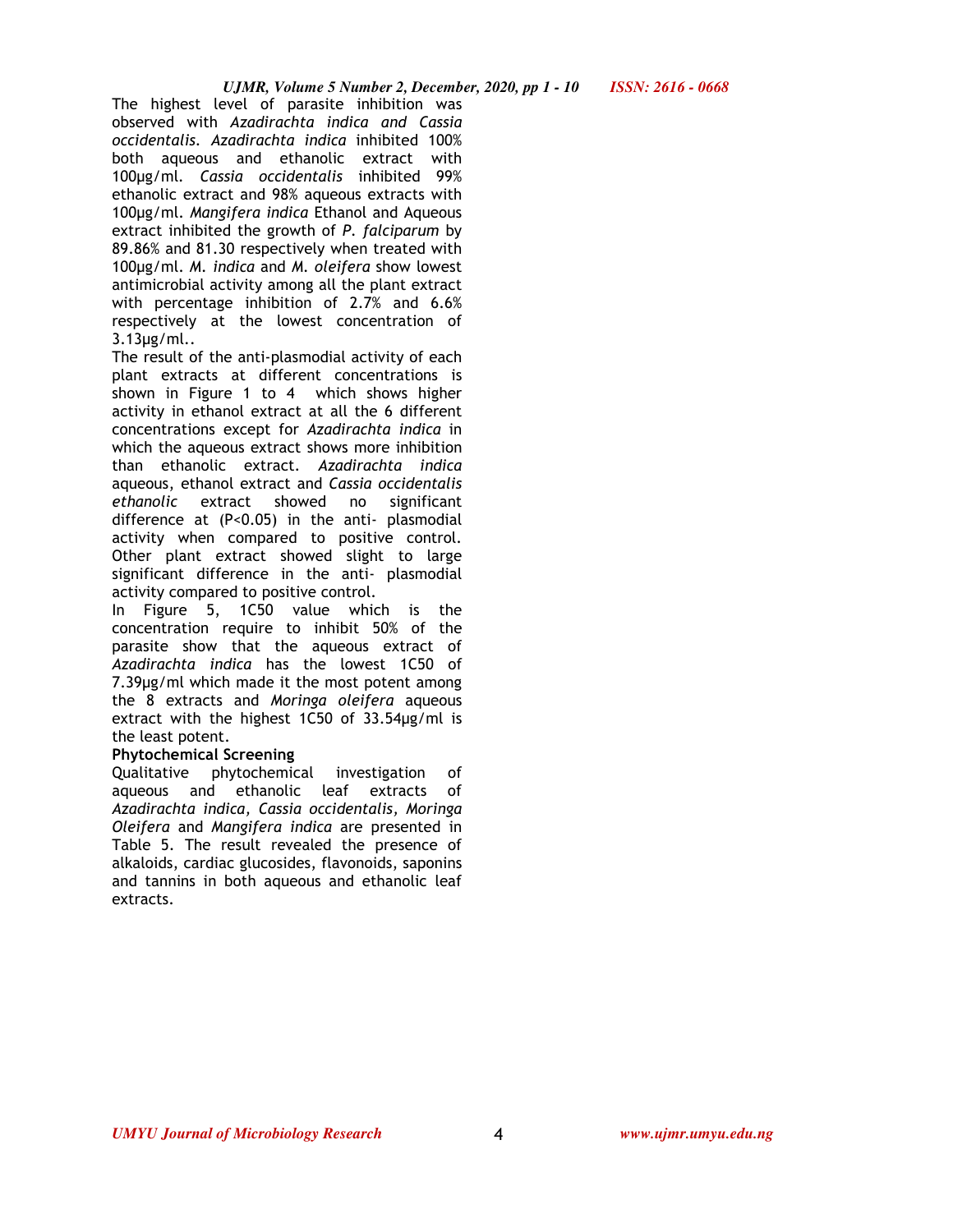| <b>Extract</b> | Concentration (mean $\pm$ SD) |                 |                      |                |                      |                |                      |                |                   |                 |                       |                 |
|----------------|-------------------------------|-----------------|----------------------|----------------|----------------------|----------------|----------------------|----------------|-------------------|-----------------|-----------------------|-----------------|
|                | $3.13$ (µg/ml)                |                 | $6.25$ ( $\mu$ g/ml) |                | $12.5$ ( $\mu$ g/ml) |                | $25.0$ ( $\mu$ g/ml) |                | 50.0 $(\mu g/ml)$ |                 | $100.0$ ( $\mu$ g/ml) |                 |
|                | Parasite<br>count             | %<br>Inhibition | Parasite<br>count    | %Inhibition    | Parasite<br>count    | %Inhibition    | Parasite<br>count    | %Inhibition    | Parasite<br>count | %<br>Inhibition | Parasite<br>count     | %<br>Inhibition |
| N Control      | $230.3 \pm 13.4$              | $0.0 + 5.8$     | $230.3 \pm 13.4$     | $0.0 + 5.8$    | $230.3 \pm 13.4$     | $0.0 + 5.8$    | $230.3 \pm 13.4$     | $0.0 + 5.8$    | $230.3 \pm 13.4$  | $0.0 + 5.8$     | $230.3 \pm 13.4$      | $0.0 + 5.8$     |
| AZA_ETH        | $176. \pm 3.0$                | $23.6 \pm 1.3$  | $146.7 \pm 4.2$      | $36.3 \pm 1.8$ | $83.0 \pm 1.7$       | $64.0{\pm}0.8$ | $36.0{\pm}2.0$       | $84.4 \pm 0.9$ | $14.0 \pm 1.0$    | $93.9 \pm 0.4$  | $0.0 + 0.0*$          | $100.0 \pm 0.0$ |
| AZA_AQ         | $164 \pm 3.6$                 | $28.8 \pm 1.6$  | $142.3 \pm 2.1$      | $38.2{\pm}0.9$ | $71.0 \pm 1.7$       | $69.2{\pm}0.8$ | $32.0 \pm 1.0$       | $86.1 \pm 0.4$ | $11.3 \pm 1.5$    | $95.1 \pm 0.7$  | $0.0{\pm}0.0*$        | $100.0 \pm 0.0$ |
| SEN_ETH        | $197.0 \pm 2.0$               | $14.5 \pm 0.9$  | $157.7 \pm 1.5$      | $31.5 \pm 0.7$ | $133.0 \pm 2.0$      | $42.2 \pm 0.9$ | $91.0 \pm 1.0$       | $60.5 \pm 0.4$ | $63.7 \pm 1.5$    | $72.4 \pm 0.7$  | $2.0 \pm 2.0$ *       | $99.1 \pm 0.9$  |
| SEN_AQ         | $206.0{\pm}2.0$               | $10.6 \pm 0.9$  | $168.0 \pm 1.0$      | $27.1 \pm 0.4$ | $143.0 \pm 2.0$      | $37.9 \pm 0.9$ | $102.0 \pm 4.4$      | $55.7 \pm 2.0$ | $73.3 \pm 1.5$    | $68.2{\pm}0.7$  | $4.0{\pm}2.0$         | $98.3{\pm}0.9$  |
| MOR_ETH        | $215.0 \pm 3.0$               | $6.6 \pm 1.3$   | $178.0 \pm 2.0$      | $22.7 \pm 0.9$ | $154.0 \pm 1.7$      | $33.1 \pm 0.8$ | $97.0 \pm 1.0$       | $57.9 \pm 0.4$ | $55.7 \pm 1.5$    | $75.8 \pm 0.7$  | $39.0 \pm 1.0$        | $83.1 \pm 0.4$  |
| MOR_AQ         | $224.0 \pm 1.0$               | $2.7 \pm 0.4$   | $186.3{\pm}2.1$      | $19.1 \pm 0.9$ | $168.0{\pm}4.0$      | $27.1 \pm 1.7$ | $122.7 \pm 2.5$      | $46.7 \pm 1.1$ | $109.0 \pm 3.0$   | $52.7 \pm 1.3$  | $57.0{\pm}0.0$        | $75.2{\pm}0.0$  |
| MAG_ETH        | $208.0 \pm 1.0$               | $9.7 \pm 0.4$   | $172.0 \pm 1.0$      | $25.3 \pm 0.4$ | $156.7 \pm 2.1$      | $32.0 \pm 0.9$ | $92.0 \pm 2.0$       | $60.1 \pm 0.9$ | $59.0 \pm 1.0$    | $74.4 \pm 0.4$  | $23.3 \pm 2.1$        | $89.9 \pm 0.9$  |
| MAG_AQ         | $213.0 \pm 2.0$               | $7.5 \pm 0.9$   | $179.0 \pm 3.0$      | $22.3 \pm 1.3$ | $162.0 \pm 2.0$      | $29.7 \pm 0.9$ | $114.7 \pm 2.5$      | $50.2 \pm 1.1$ | $76.0 \pm 4.0$    | $67.0 \pm 1.7$  | $43.0 \pm 2.0$        | $81.3 \pm 0.9$  |
| CQ C           | $20.3 \pm 1.5C$               | $91.2 \pm 0.7$  | 16.7 $±1.5$ C        | $92.8 \pm 0.7$ | $9.0 \pm 2.0$ C      | $96.1 \pm 0.9$ | $2.7 \pm 1.2$ C      | $98.8 \pm 0.5$ | $0.7 \pm 1.2$ C   | $99.7 \pm 0.5$  | $0.0 + 0.0 C$         | $100.0 \pm 0.0$ |

*UJMR, Volume 5 Number 2, December, 2020, pp 1 - 10 ISSN: 2616 - 0668*

**Table 1: Antimalarial activity of plant extracts**

SD = standard deviation; % Inh. = percentage parasite inhibition; \*= statistically the same antimalarial activity with control (CQ) using one-way ANOVA post hoc (donnet) at  $p < 0.05$ , others had statistically significant lower antimalarial activity with the control (CQ);  $C =$  control;

5

(CQ) C = control, N control= Negative control, AZA\_ETH=*Azadirachta indica* ethanol, AZA\_ETH=*Azadirachta indica* Aqueous, SEN\_ETH=*Cassia occidentalis* Ethanol,

SEN\_AQ=*Cassia occidentalis* Aqueous, MOR AQ= *Moringa oleifera* Aqueous, MO\_ETH= *Moringa oleifera* Ethanol, MAG\_AQ=*Mangifera indica* Aqueous,

MAG\_ETH=*Mangifera indica* Ethanol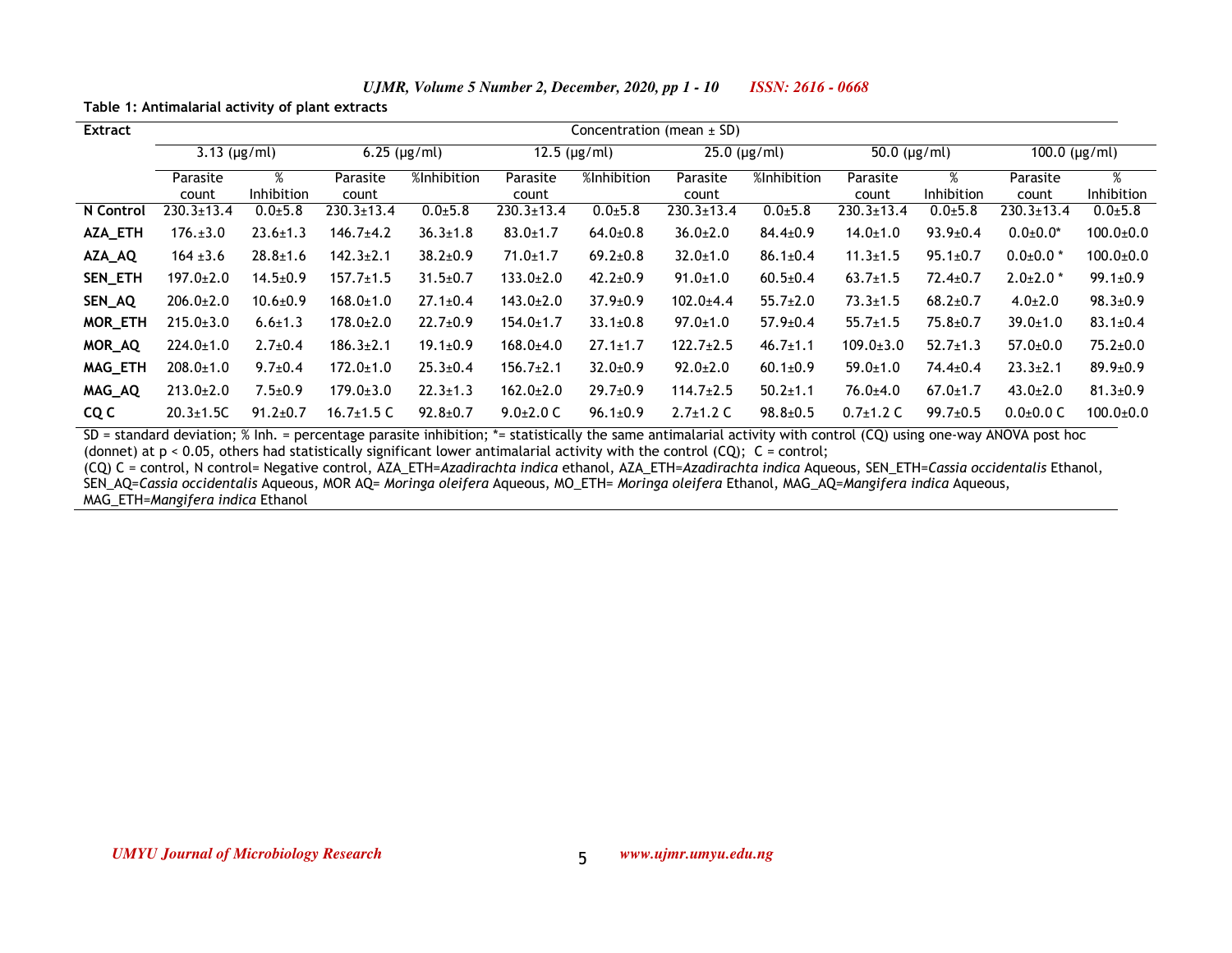

*UJMR, Volume 5 Number 2, December, 2020, pp 1 - 10 ISSN: 2616 - 0668*

**Figure1: Antimalarial activity of Aqueous and Ethanol extracts of** *Azadirachta indica*

\* = Statistically the same antimalarial activity with chloroquine AZA\_ETH=*Azadirachta indica* ethanol AZA\_ETH=*Azadirachta indica* Aqueous CQ= Control (Chloroquine)



**Figure2:** Antimalarial activity of Aqueous and Ethanol extracts of *Cassia occidentalis* \* = Statistically the same antimalarial activity with chloroquine, SEN\_ETH=*Cassia occidentalis*  Ethanol, SEN\_AQ=*Cassia occidentalis* Aqueous, CQ= Control (Chloroquine)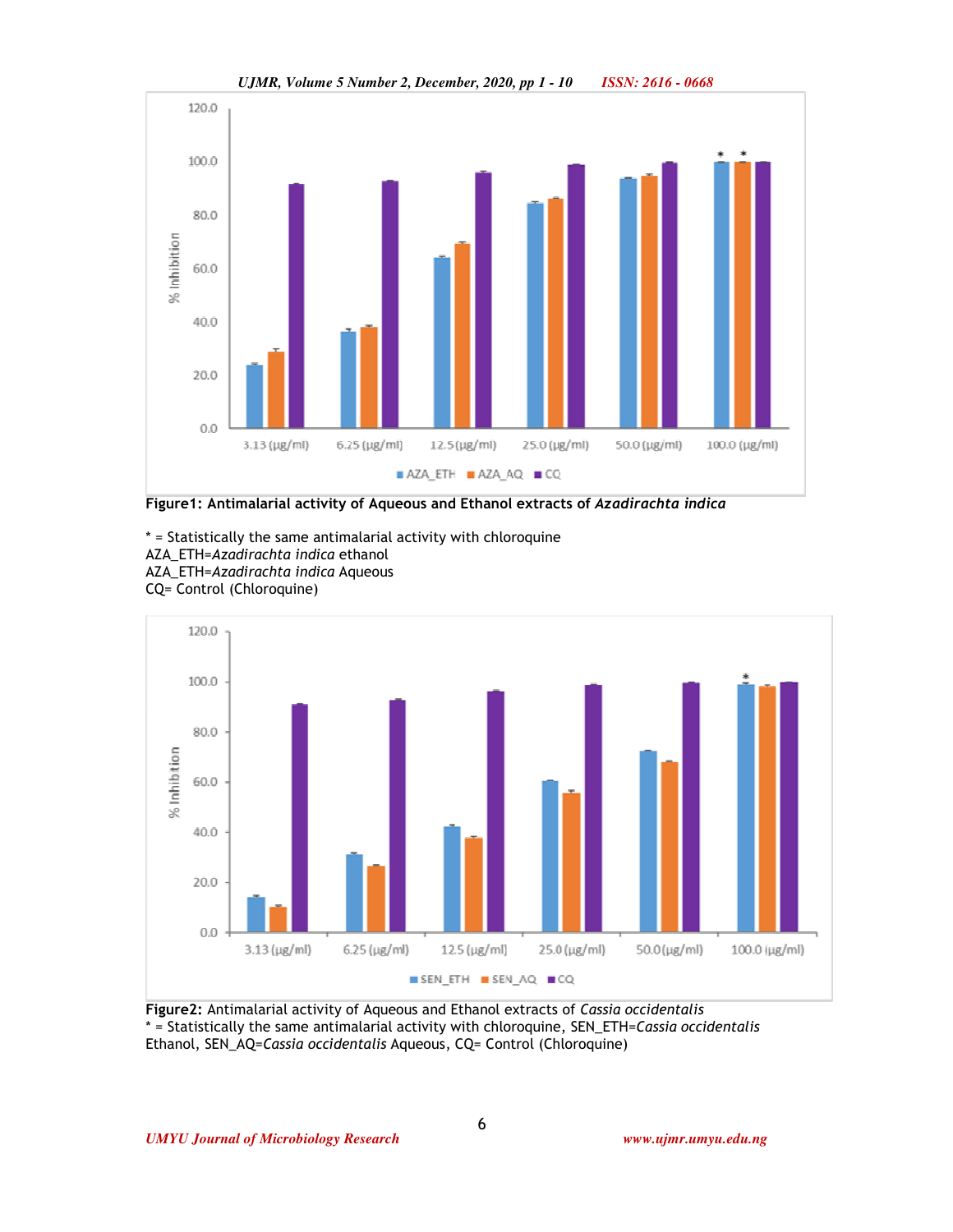

*UJMR, Volume 5 Number 2, December, 2020, pp 1 - 10 ISSN: 2616 - 0668*

**Figure 3: Antimalarial activity of Aqueous and Ethanol extracts of** *Moringa oleifera* MOR AQ= *Moringa oleifera* Aqueous, MO\_ETH= *Moringa oleifera* Ethanol, CQ= Control (Chloroquine)



**Figure 4: Antimalarial activity of Aqueous and Ethanol extracts of** *Mangifera indica* MAG\_AQ=*Mangifera indica* Aqueous, MAG\_ETH=*Mangifera indica* Ethanol, CQ= Control (Chloroquine)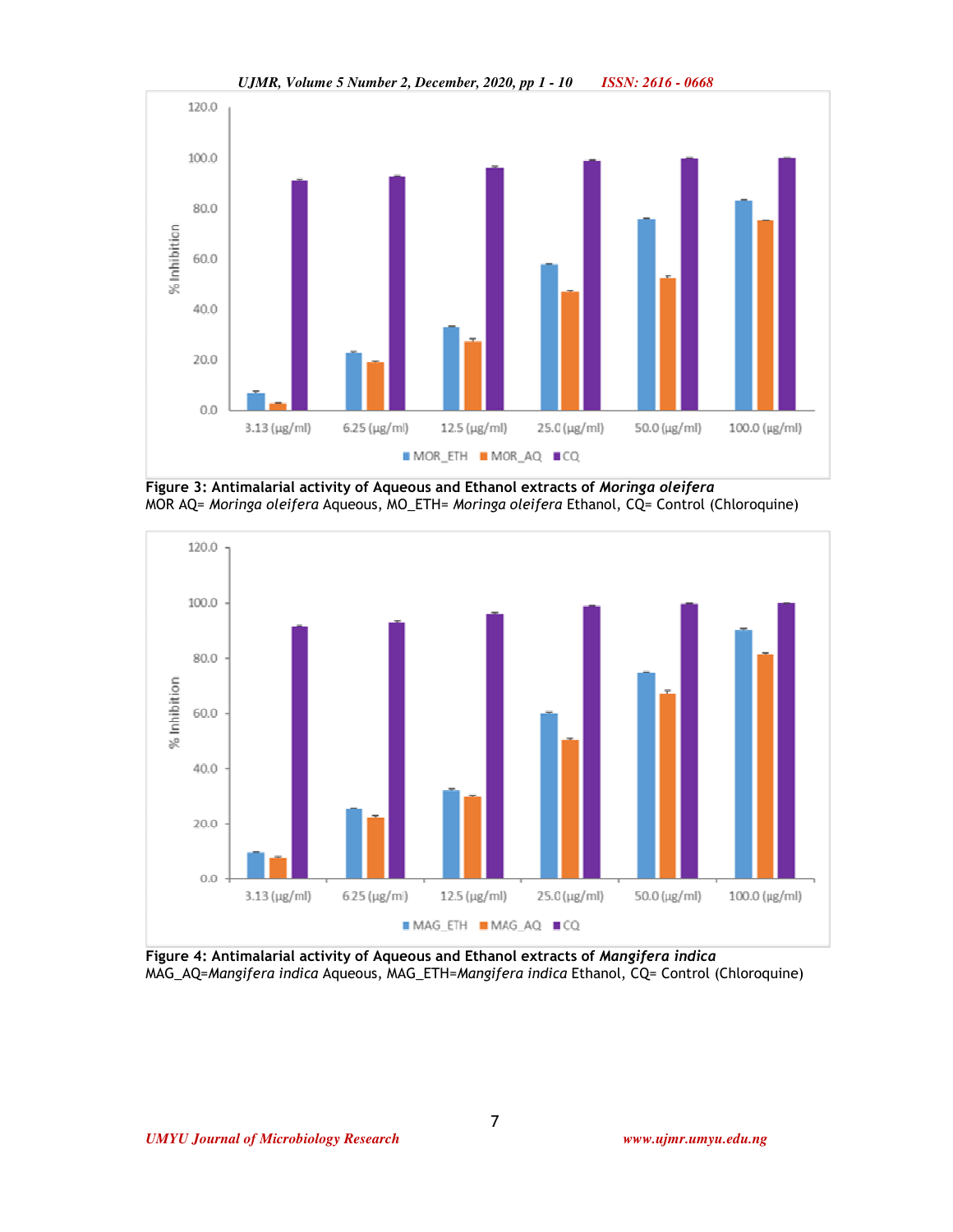

AZA\_ETH=*Azadirachta indica* ethanol, AZA\_ETH=*Azadirachta indica* Aqueous, SEN\_ETH=*Cassia occidentalis* Ethanol, SEN\_AQ=*Cassia occidentalis* Aqueous, MOR AQ= *Moringa oleifera* Aqueous, MO\_ETH= *Moringa oleifera* Ethanol, MAG\_AQ=*Mangifera indica* Aqueous, MAG\_ETH=*Mangifera indica* Ethanol, CQ= Control (Chloroquine)

|                     |         |                 |              | Table 2: Phytochemicals in Plant extract |           |                           |        |  |  |  |  |
|---------------------|---------|-----------------|--------------|------------------------------------------|-----------|---------------------------|--------|--|--|--|--|
| <b>Plant Name</b>   | Solvent | Phytochemicals  |              |                                          |           |                           |        |  |  |  |  |
|                     |         | <b>Alkaloid</b> | <b>Tanin</b> | <b>Saponin</b>                           | Flavonoid | <b>Cardiac Glycosides</b> | Phenol |  |  |  |  |
| Azadirachta indica  | Agueous |                 |              |                                          |           |                           |        |  |  |  |  |
|                     | Ethanol |                 |              |                                          |           |                           |        |  |  |  |  |
| Cassia occidentalis | Agueous |                 |              |                                          |           |                           |        |  |  |  |  |
|                     | Ethanol |                 |              |                                          |           |                           |        |  |  |  |  |
| Mangifera indica    | Agueous |                 |              |                                          |           |                           |        |  |  |  |  |
|                     | Ethanol |                 |              |                                          |           |                           |        |  |  |  |  |
| Moringa oleifera    | Aqueous |                 |              |                                          |           |                           |        |  |  |  |  |
|                     | Ethanol |                 |              |                                          |           |                           |        |  |  |  |  |

+: presence; -:absence

8

*UMYU Journal of Microbiology Research www.ujmr.umyu.edu.ng*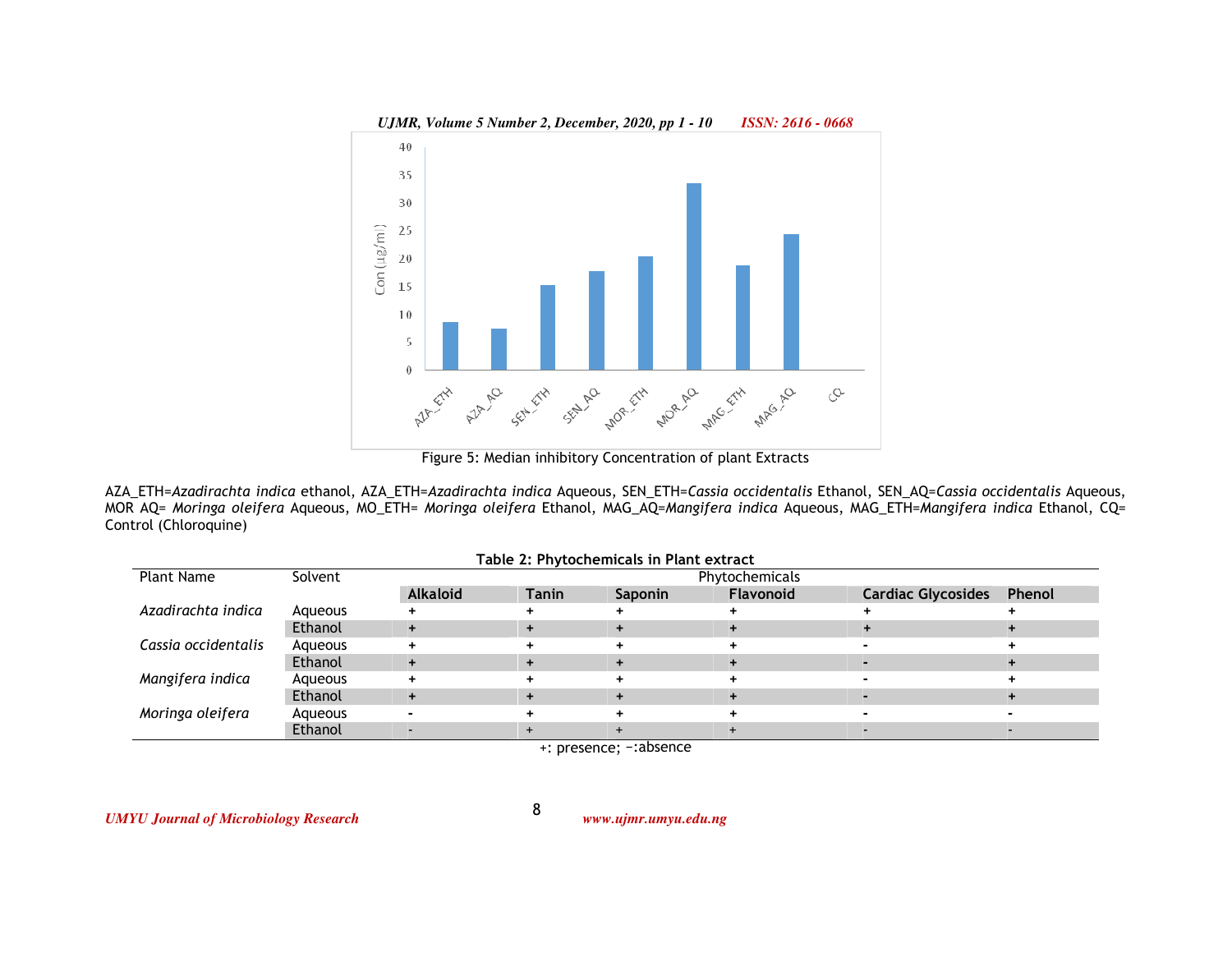#### **DISCUSSION**

The result of antiplasmodial activity of plant extracts shows that Aqueous and ethanol extract of *A. indica* is the most effective against schizonts growth of *P. falciparum followed by S. occidentalis, M. indica* ethanol extract, *M. Oleifera* ethanol extract and then *M. indica*  aqueous extract and *M. Oleifera* aqueous extract which demonstrated least antimalarial activity. *Azadirachta indica and Cassia occidentalis* both demonstrate complete schizont growth inhibition when *P. falciparum* is treated with 100 µg/ml concentration and there was no statistical significant difference in their result when compared with the positive control using one-way ANOVA post hoc (donnet) at significance level of p<0.05 while other plant extract gave a statistical significant difference when compare with the positive control (Chloroquine). Antimalarial activity can be classified into four broad categories according to previous studies which are; extract with IC50 less than 10 µg/ml is considered very good; 10 to 50 µg/ml considered moderate. over 50 µg/ml considered to have low activity and greater than 100µg/ml are considered inactive (Cudjoe, Donu, Okonu, Amponsah, and Amoah, 2020; Sha, 2011).Aqueous extract of *A. indica* leaves extract significantly inhibit the schizont growth with IC 50 = 7.39 µg/ml. The antimalarial activity of *A. indica* was previously reported by (Alshawsh *et al.,*2009). They found that the aqueous extract of *A. indica* leaves showed IC50 value 2.0µg/ml which is less than 10µg/ml which is in agreement with this study (IC50=7.39 µg/ml). Also, the ethanolic extract showed very good activity with IC50  $=8.63\mu g/ml$ . The anti-plasmodial activity of the leaves of *Moringa oleifera* has been reported by Donkor *et al.,* 2015 against *P. falciparum* and their findings showed moderate antimalarial activity which is in agreement with this study.In this study, the result of antiplasmodial activity of *Moringa oleifera* gave an IC50 of 33.53µg/ml for the ethanolic extract and 20.50µg/ml for the aqueous extract. Tarkang *et al.,* 2014 reported the antiplasmodial activity of *Mangifera indica* with a different experimental method. The result of their ethanolic extract is in agreement with this study which gave 18.80 within the range of moderate antimalarial activity but the result of their aqueous extract is in contrast with this study. Their aqueous extract gave a low antiplasmodial activity while the result of this

study demonstrate moderate antiplasmodial activity. Based on the classification of antiplasmodial activity reported in previous studies, result from this study of the water and ethanol extracts of *Azadirachta indica* with IC50 less than 10µg/ml have very good antimalarial activity while *Cassia occidentalis, Mangifera indica and Moringa oleifera* with IC50 range between 15.30µg/ml to 33.5µg/ml can be said to have moderate antimalarial activity which is in agreement with previous studies by Alkali *et al.,*(2018); Tarkang *et al.,*(2014).

The phytochemical screening of medicinal plants showed the presence of tannins, saponins, alkaloids, flavonoid, phenol and cardiac glycosides in the extracts, which may be responsible for the antiplasmodial activity. Alkali *et al.,*(2018) also reported the presence of saponins, flavonoids, alkaloids, terpenes, anthraquinones, glycoside and balsam in *S. occidentalis* and *A. indica*. Bioactive compound in these plants have reported to for various medicinal purpose and may also be responsible for the antiplasmodial activity of these plants. The presence of triterpenoids, limonoids, in *A. indica* may take part in the antimalarial activity of this traditional medicinal herb. It is known that the limonoid gedunin, isolated from *A. indica*, exerts antimalarial effect in vitro (Alshawsh *et al.,* 2009). Flavonoids and phenolic compounds in herbal plants have also been associated with antimalarial activity and difference in the antimalarial activity. Plants with higher level of these compounds may exhibit higher antimalarial activity than others.

#### **CONCLUSION**

All plant extracts showed dose dependent antimalarial activities and the study affirmed that selected plants (*Cassia occidentalis, Azadiracta indica, Moringa oleifera and Magnifera indica*)have great potentials to cure Malaria and justifies the reliance of indigenous rural communities on traditional health care system. The phytochemical screening revealed the presence of bioactive constituents that could be the reason for pharmacological activity. The selected plants for this study can be said to be future promising for the treatment of malaria. However, in vivo studies on these medicinal plants are necessary and should seek to determine toxicity of the active constituents, their side effects.